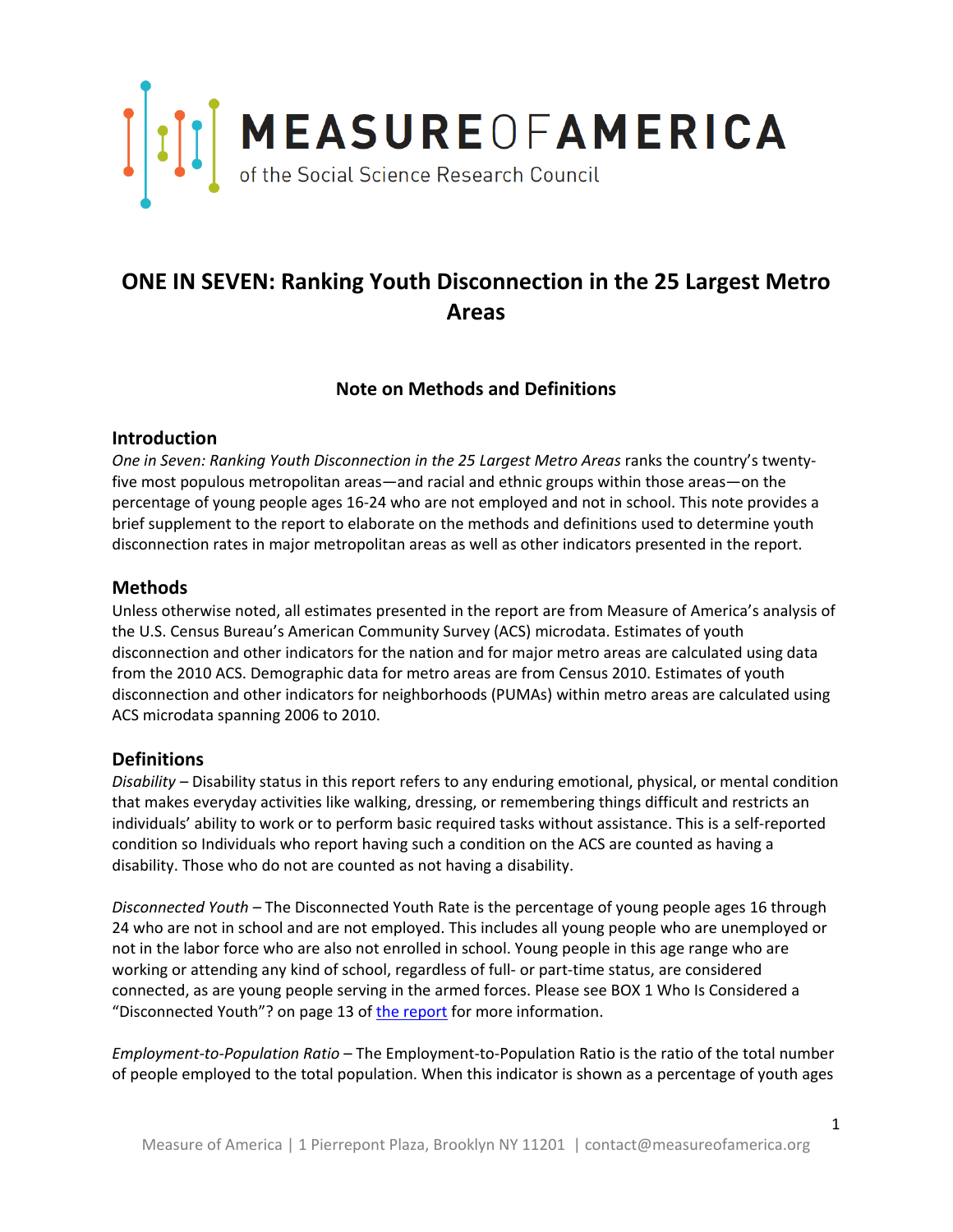16 through 24 *who are not in school,* both the total employed and the total population are restricted to only those youth who are not enrolled in school.

*Group Quarters –* The U.S. Census Bureau refers to people who live in any kind of non-household living arrangement as living in "group quarters". These can be *institutional* group quarters such as correctional or supervised medical facilities or *non-institutional* group quarters such as college or university dormitories, military bases, or group homes. One of the primary advantages of using the U.S. Census Bureau's American Community Survey as the data source for this research is that the survey includes young people living in both types of group quarters.

*Metro Area –* Metro areas used in this report are formally known as Metropolitan Statistical Areas (MSAs), geographic areas defined by the White House Office of Management and Budget and used by the U.S. Census Bureau and other government entities. MSAs constitute counties grouped around an urban center and include outlying suburban and exurban counties from which a substantial percentage of the population commutes to the urban center for work. MSA names used in this report have been shortened from their official versions for simplicity to refer only to the principal city or cities of the metro area. The following table shows the shortened name for each metro area featured in the report and the official name of each MSA.

| <b>Metro Area</b>        | <b>Metropolitan Statistical Area - Full Name</b>   |
|--------------------------|----------------------------------------------------|
| Atlanta                  | Atlanta-Sandy Springs-Marietta, GA                 |
| <b>Baltimore</b>         | Baltimore-Towson, MD                               |
| <b>Boston</b>            | Boston-Cambridge-Quincy, MA-NH                     |
| Chicago                  | Chicago-Joliet-Naperville, IL-IN-WI                |
| Dallas-Ft. Worth         | Dallas-Fort Worth-Arlington, TX                    |
| Denver                   | Denver-Aurora-Broomfield, CO                       |
| Detroit                  | Detroit-Warren-Livonia, MI                         |
| Houston                  | Houston-Sugar Land-Baytown, TX                     |
| Los Angeles              | Los Angeles-Long Beach-Santa Ana, CA               |
| Miami                    | Miami-Fort Lauderdale-Pompano Beach, FL            |
| Minneapolis-St. Paul     | Minneapolis-St. Paul-Bloomington, MN-WI            |
| <b>New York</b>          | New York-Northern New Jersey-Long Island, NY-NJ-PA |
| Philadelphia             | Philadelphia-Camden-Wilmington, PA-NJ-DE-MD        |
| Phoenix                  | Phoenix-Mesa-Glendale, AZ                          |
| Pittsburgh               | Pittsburgh, PA                                     |
| Portland                 | Portland-Vancouver-Hillsboro, OR-WA                |
| Riverside-San Bernardino | Riverside-San Bernardino-Ontario, CA               |
| Sacramento               | Sacramento--Arden-Arcade--Roseville, CA            |
| St. Louis                | Saint Louis, MO-IL                                 |
| San Antonio              | San Antonio-New Braunfels, TX                      |
| San Diego                | San Diego-Carlsbad-San Marcos, CA                  |
| San Francisco            | San Francisco-Oakland-Fremont, CA                  |
| Seattle                  | Seattle-Tacoma-Bellevue, WA                        |
| Tampa-St. Petersburg     | Tampa-St. Petersburg-Clearwater, FL                |
| Washington, DC           | Washington-Arlington-Alexandria, DC-VA-MD-WV       |